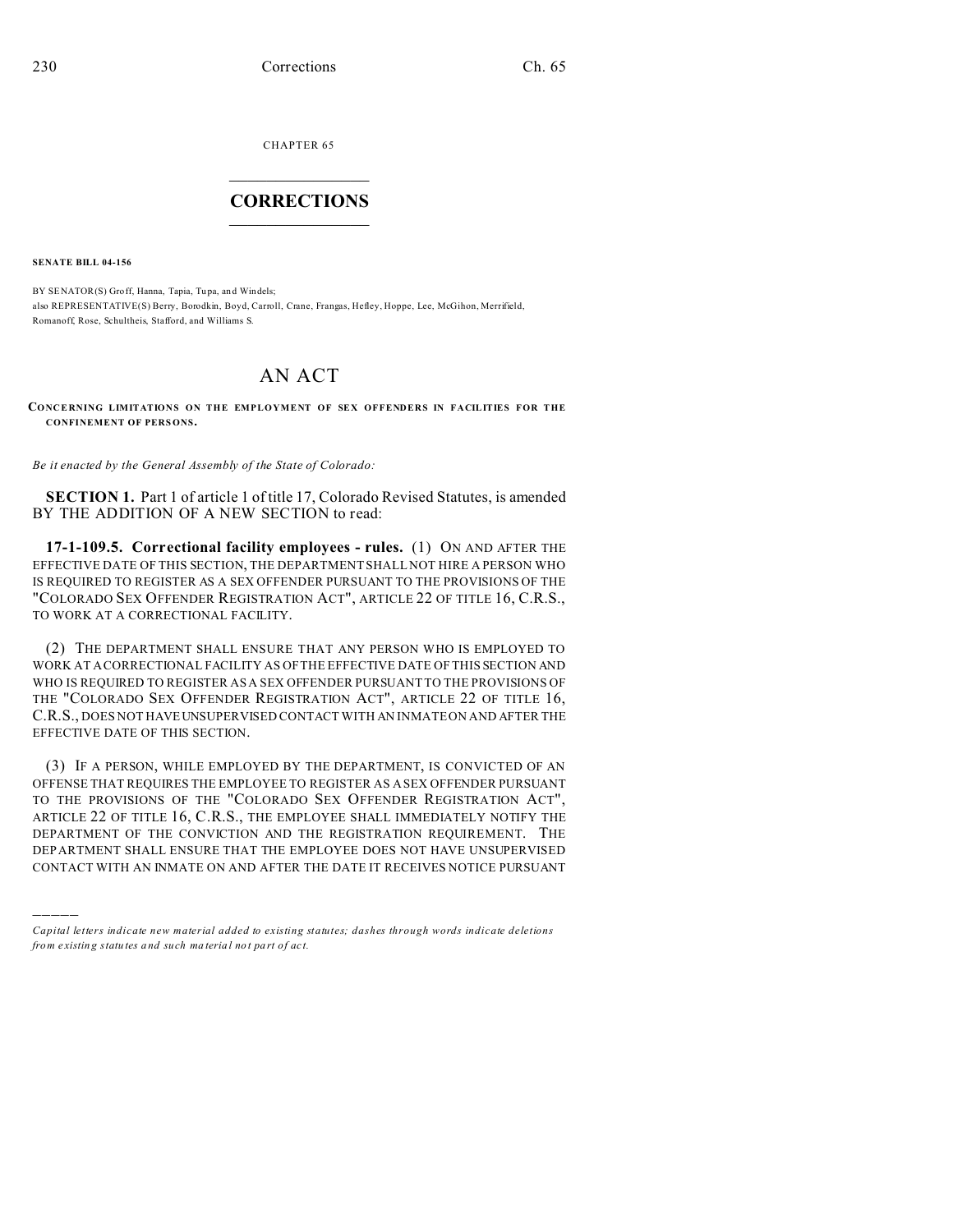TO THIS SUBSECTION (3).

(4) THE EXECUTIVE DIRECTOR SHALL ADOPT SUCH RULES AS MAY BE NECESSARY TO ENSURE COMPLIANCE WITH THE REQUIREMENTS OF THIS SECTION.

**SECTION 2.** 17-1-202 (1) (a) (I), Colorado Revised Statutes, is amended, and the said 17-1-202 is further amended BY THE ADDITION OF A NEW SUBSECTION, to read:

**17-1-202. Requests for proposals and contract requirements.** (1) Before entering into any contract for designing, financing, acquiring, constructing, or operating a private contract prison or any contract for any combination of these functions, the department may issue a request for proposals. The department's rules, at a minimum, shall require that any contract proposed and awarded by the executive director pursuant to this part 2 shall be governed by the following principles:

(a) A contract shall be negotiated with the contractor found to be the most qualified; except that a contract for private correctional facilities shall not be executed unless the executive director of the department of corrections determines that the contractor has demonstrated compliance with the following standards:

(I) The qualifications, experience, and management personnel necessary to carry out the terms of the contract. AT A MINIMUM, THIS STANDARD SHALL PROHIBIT THE CONTRACTOR FROM EMPLOYING A PERSON WHO IS REQUIRED TO REGISTER PURSUANT TO THE PROVISIONS OF THE "COLORADO SEX OFFENDER REGISTRATION ACT", ARTICLE 22 OF TITLE 16, C.R.S., TO WORK IN THE PRIVATE CORRECTIONAL FACILITY. In connection with this standard, the contractor shall require applicants for employment to submit a set of fingerprints to the Colorado bureau of investigation for a criminal background check as provided in section 17-1-204.

(1.5) FOR THE PURPOSES OF A CONTRACT IN EXISTENCE AS OF THE EFFECTIVE DATE OF THIS SUBSECTION (1.5), IF A CONTRACTOR EMPLOYS A PERSON IN A PRIVATE CORRECTIONAL FACILITY WHO IS REQUIRED TO REGISTER AS A SEX OFFENDER PURSUANT TO THE PROVISIONS OF THE "COLORADO SEX OFFENDER REGISTRATION ACT", ARTICLE 22 OF TITLE 16, C.R.S., THE CONTRACTOR SHALL ENSURE THAT THE PERSON DOES NOT HAVE UNSUPERVISED CONTACT WITH AN INMATE ON AND AFTER THE EFFECTIVE DATE OF THIS SUBSECTION (1.5). FAILURE TO COMPLY WITH THE PROVISIONS OF THIS SUBSECTION (1.5) SHALL CONSTITUTE A BREACH AND GROUNDS FOR TERMINATION OF THE CONTRACT.

**SECTION 3.** Part 4 of article 2 of title 19, Colorado Revised Statutes, is amended BY THE ADDITION OF A NEW SECTION to read:

**19-2-403.3. Juvenile facility employees.** (1) ON AND AFTER THE EFFECTIVE DATE OF THIS SECTION, THE DEPARTMENT OF HUMAN SERVICES SHALL NOT HIRE A PERSON WHO IS REQUIRED TO REGISTER AS A SEX OFFENDER PURSUANT TO THE PROVISIONS OF THE "COLORADOSEX OFFENDER REGISTRATION ACT", ARTICLE 22 OF TITLE 16, C.R.S., TO WORK AT A JUVENILE FACILITY.

(2) THE DEPARTMENT OF HUMAN SERVICES SHALL ENSURE THAT ANY PERSON WHO IS EMPLOYED TO WORK AT A JUVENILE FACILITY AS OF THE EFFECTIVE DATE OF THIS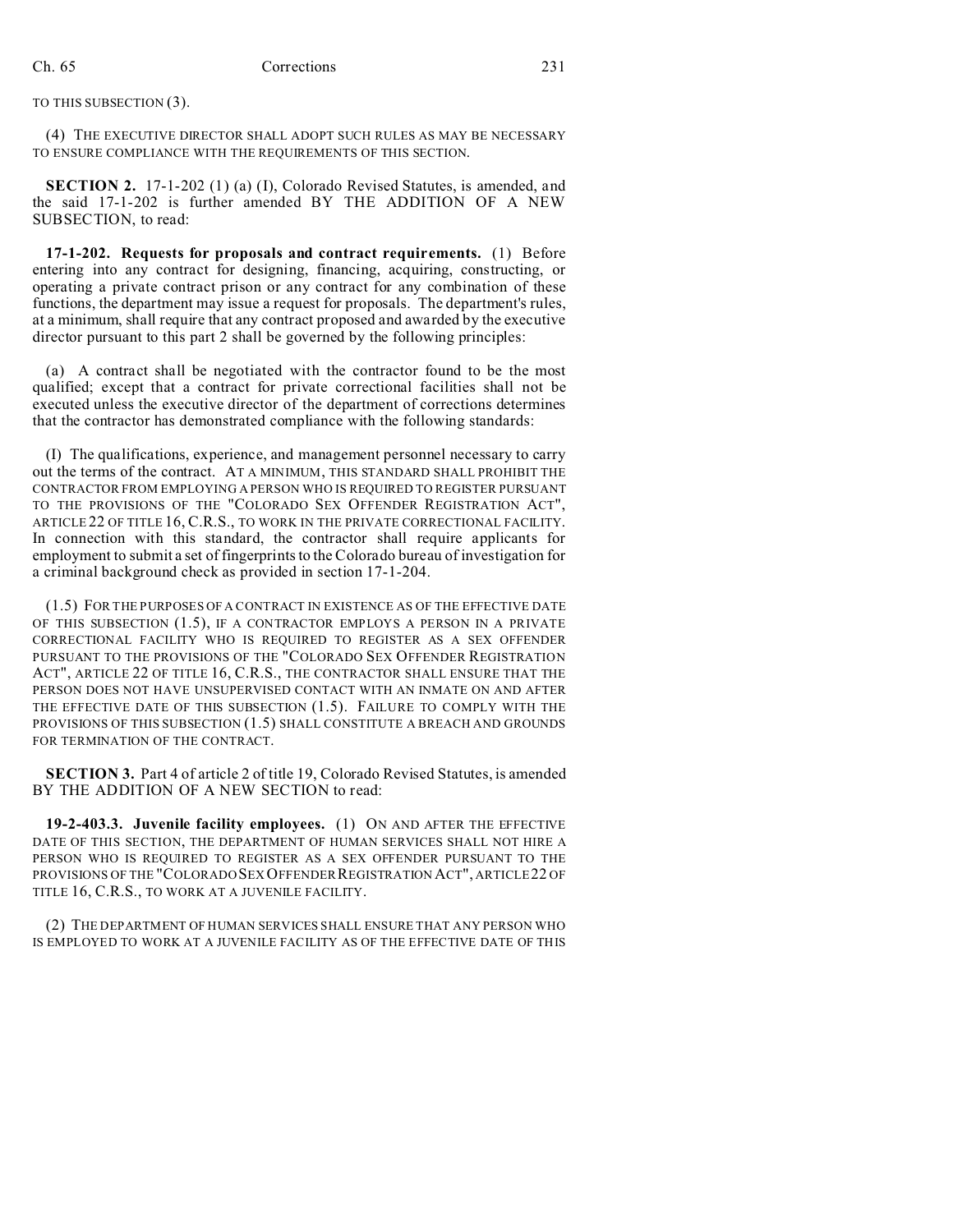232 Corrections Ch. 65

SECTION AND WHO IS REQUIRED TO REGISTER AS A SEX OFFENDER PURSUANT TO THE PROVISIONS OF THE "COLORADO SEX OFFENDER REGISTRATION ACT", ARTICLE22 OF TITLE 16, C.R.S., DOES NOT HAVE UNSUPERVISED CONTACT WITH A JUVENILE IN THE FACILITY ON AND AFTER THE EFFECTIVE DATE OF THIS SECTION.

(3) IF A PERSON, WHILE EMPLOYED BY THE DEPARTMENT OF HUMAN SERVICES, IS CONVICTED OF AN OFFENSE THAT REQUIRES THE EMPLOYEE TO REGISTER AS A SEX OFFENDER PURSUANT TO THE PROVISIONS OF THE "COLORADO SEX OFFENDER REGISTRATION ACT", ARTICLE 22 OF TITLE 16, C.R.S., THE EMPLOYEE SHALL IMMEDIATELY NOTIFY THE DEPARTMENT OF HUMAN SERVICES OF THE CONVICTION AND THE REGISTRATION REQUIREMENT. THE DEPARTMENT OF HUMAN SERVICES SHALL ENSURE THAT THE EMPLOYEE DOES NOT HAVE UNSUPERVISED CONTACT WITH A JUVENILE IN THE FACILITY ON AND AFTER THE DATE IT RECEIVES NOTICE PURSUANT TO THIS SUBSECTION (3).

(4) THE EXECUTIVE DIRECTOR OF THE DEPARTMENT OF HUMAN SERVICES SHALL ADOPT SUCH RULES AS MAY BE NECESSARY TO ENSURE COMPLIANCE WITH THE REQUIREMENTS OF THIS SECTION.

**SECTION 4.** 19-2-410, Colorado Revised Statutes, is amended BY THE ADDITION OF A NEW SUBSECTION to read:

**19-2-410. Contracts and agreements with public and private agencies.** (4) (a) ON AND AFTER THE EFFECTIVE DATE OF THIS SUBSECTION (4), AN ENTITY THAT CONTRACTS WITH THE DEPARTMENT OF HUMAN SERVICES FOR THE OPERATION OF A PRIVATE JUVENILE FACILITY SHALL NOT EMPLOY A PERSON WHO IS REQUIRED TO REGISTER PURSUANT TO THE PROVISIONS OF THE "COLORADO SEX OFFENDER REGISTRATION ACT", ARTICLE 22 OF TITLE 16, C.R.S., TO WORK IN THE PRIVATE JUVENILE FACILITY.

(b) FOR THE PURPOSES OF A CONTRACT IN EXISTENCE AS OF THE EFFECTIVE DATE OF THIS SUBSECTION (4), IF A CONTRACTOR EMPLOYS A PERSON IN A PRIVATE JUVENILE FACILITY WHO IS REQUIRED TO REGISTER AS A SEX OFFENDER PURSUANT TO THE PROVISIONS OF THE "COLORADO SEX OFFENDER REGISTRATION ACT", ARTICLE22 OF TITLE16,C.R.S., THE CONTRACTOR SHALL ENSURE THAT THE PERSON DOES NOT HAVE UNSUPERVISED CONTACT WITH A JUVENILE IN THE FACILITY ON AND AFTER THE EFFECTIVE DATE OF THIS SUBSECTION (4). FAILURE TO COMPLY WITH THE PROVISIONS OF THIS SUBSECTION (4) SHALL CONSTITUTE A BREACH AND GROUNDS FOR TERMINATION OF THE CONTRACT.

**SECTION 5.** 24-5-101 (1) (b) (III) and (1) (b) (IV), Colorado Revised Statutes, are amended, and the said  $24-5-101(1)$  (b) is further amended BY THE ADDITION OF A NEW SUBPARAGRAPH, to read:

**24-5-101. Effect of criminal conviction on employment rights.** (1) (b) This subsection (1) shall not apply to:

(III) The employment of personnel in positions involving direct contact with vulnerable persons as specified in section 27-1-110, C.R.S.; and

(IV) The licensure or authorization of educators prohibited pursuant to section